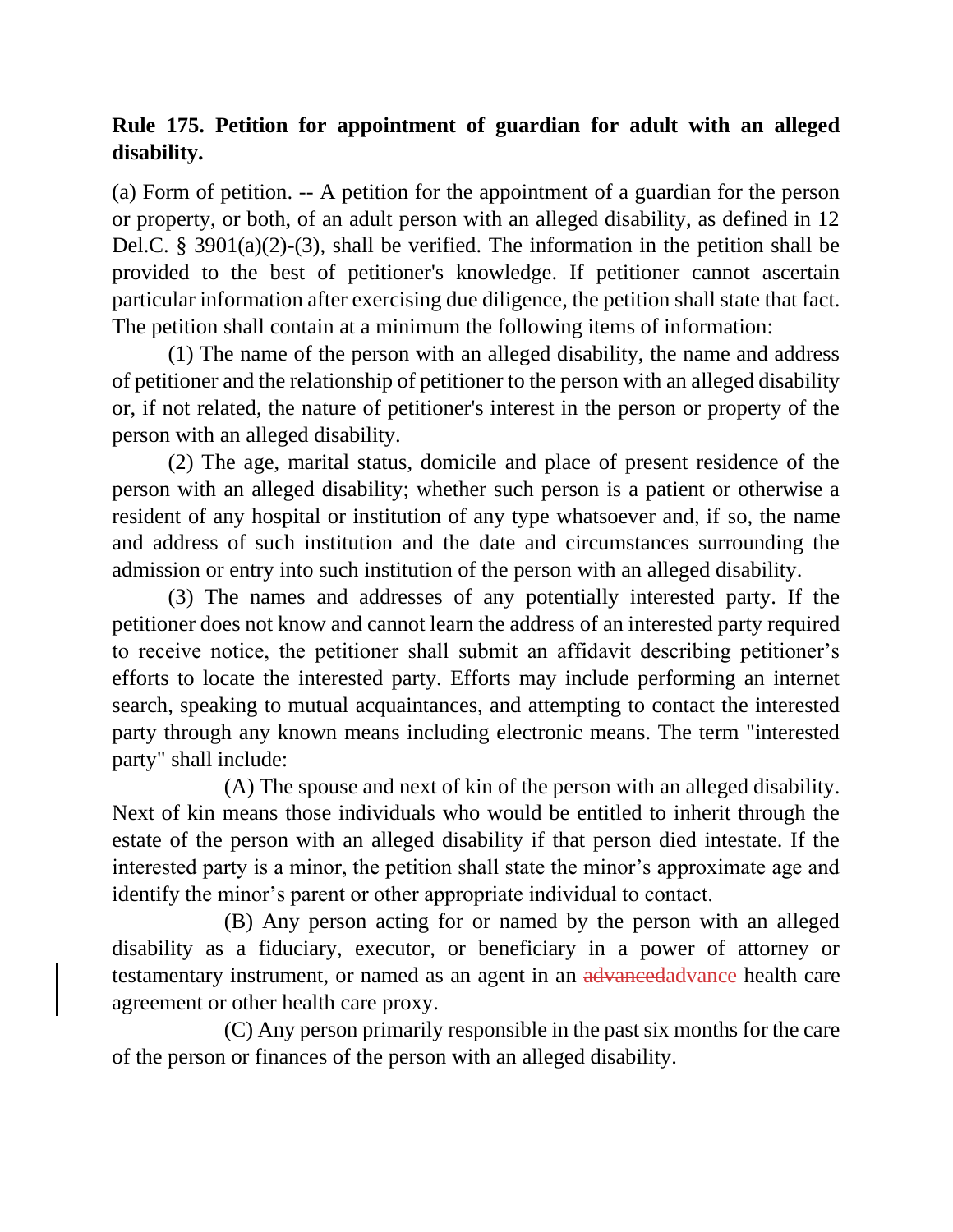(D) The administrator of any care facility or hospital where the person with an alleged disability is located when the petition is filed. Petitioner shall give notice of the petition to the administrator, but no further notice of the guardianship proceeding will be required after the petition for appointment is filed.

(4) Any information concerning the existence and location of any estate planning or healthcare document, including any will-or any , power of attorney, or advance healthcare agreement, directive, or proxy executed by the person with an alleged disability and the identity of any attorney-in-fact or agent named in such power of attorney. or healthcare agreement, directive, or proxy.

(5) A listing of the assets of the person with an alleged disability and the probable value thereof, the estimated income that the person with an alleged disability receives from all sources, the obligations and liabilities of the person with an alleged disability, and any information concerning other arrangement for paying the expenses of the person with an alleged disability.

(6) Whether the person with an alleged disability was ever a member of the armed services of the United States.

(7) Whether the person with an alleged disability has been represented by a Delaware attorney within the past two years and, if so, the name of such attorney.

(8) A general allegation that the person with an alleged disability is unable properly to manage his or her person or property because of a disability, and as a consequence is in danger of dissipating his or her property or becoming the victim of designing persons and, if an interim guardian is sought, specific allegations demonstrating that the person with an alleged disability is in danger of incurring imminent serious physical harm or substantial economic loss or expense, which may occur before a hearing for the appointment of a guardian may be held.

(9) Whether the person with an alleged disability has a guardian to take charge of and manage his or her person or property.

(10) Whether, in the opinion of petitioner, the giving of notice pursuant to Rule 176 is likely to result in any harm to the person with an alleged disability.

(11) A request that the Court appoint a guardian, and an interim guardian where necessary, to take charge of and manage the person or property, or both, of the person with an alleged disability.

(b) Request for specific authority. -- If the petitioner seeks specific authority as guardian to use the person with an alleged disability's property for reasons other than the support, care, protection, welfare, and rehabilitation of the person with an alleged disability, to borrow money for the benefit of the person with an alleged disability, or to prepay burial expenses, then the petition shall specify the nature of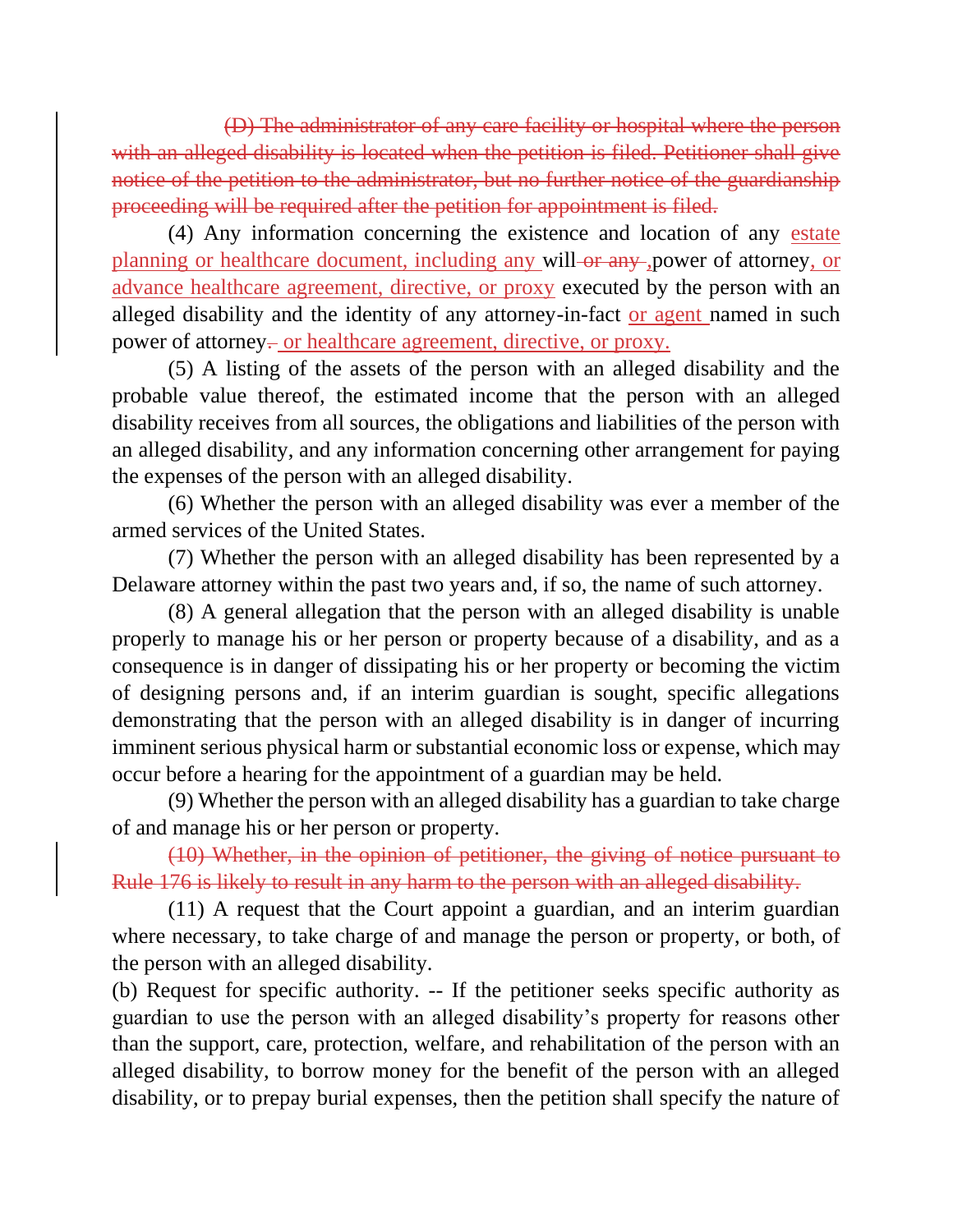the authority requested and why the petitioner believes the expenditure would be in the best interests of the person with an alleged disability. The form of such request shall follow Rule 178 so far as applicable.

(c) Exhibits to the petition. -- The petition shall attach the following items as exhibits:

(1) A form of preliminary order setting the matter down for hearing and providing for the giving of the required notice.

(2) A form of final order that includes, as applicable:

(A) A paragraph stating that an order from the Court of Chancery is required to authorize the opening of any safe deposit box of the person with a disability and to sell or encumber any real property of the person with a disability.

(B) If an attorney ad litem or guardian ad litem was appointed, a paragraph discharging the attorney ad litem or guardian ad litem from further service on behalf of the person with a disability.

(C) If an attorney filed the petition on behalf of the guardian, a paragraph stating that the attorney is responsible for ensuring that any guardianship bank account required by the final order is properly opened and that the proof of compliance and inventory are filed within thirty (30) days.

(D) If bond is required, a paragraph stating that the bond shall be executed, notarized, and filed within seven (7) days of the entry of the order and that no copy of the final order, whether certified or not, will be released until the bond is filed.

(E) A paragraph requiring the guardian to notify the Court of Chancery of the death of the person with a disability within ten (10) days of the death.

(3) An affidavit filed by the attorney stating that he has explained to the proposed guardian the fiduciary duties and responsibilities of a guardian. This requirement shall not apply where the proposed guardian is a fee-for-service guardian or the Office of the Public Guardian.

(4) A physician's affidavit, executed by a medical or osteopathic doctor authorized to practice medicine, that (i) gives particulars as to the alleged disabilities, (ii) states the date of the doctor's last examination of the person with an alleged disability, and (iii) states the doctor's opinion as to whether the person has a disability that interferes with the ability to make responsible decisions regarding activities of daily living, including health care, food, clothing, shelter, or finances, and whether the person has sufficient mental capacity to understand the nature of guardianship in order to consent to the appointment of a guardian. using the Court's most recent form, available on the Court's website.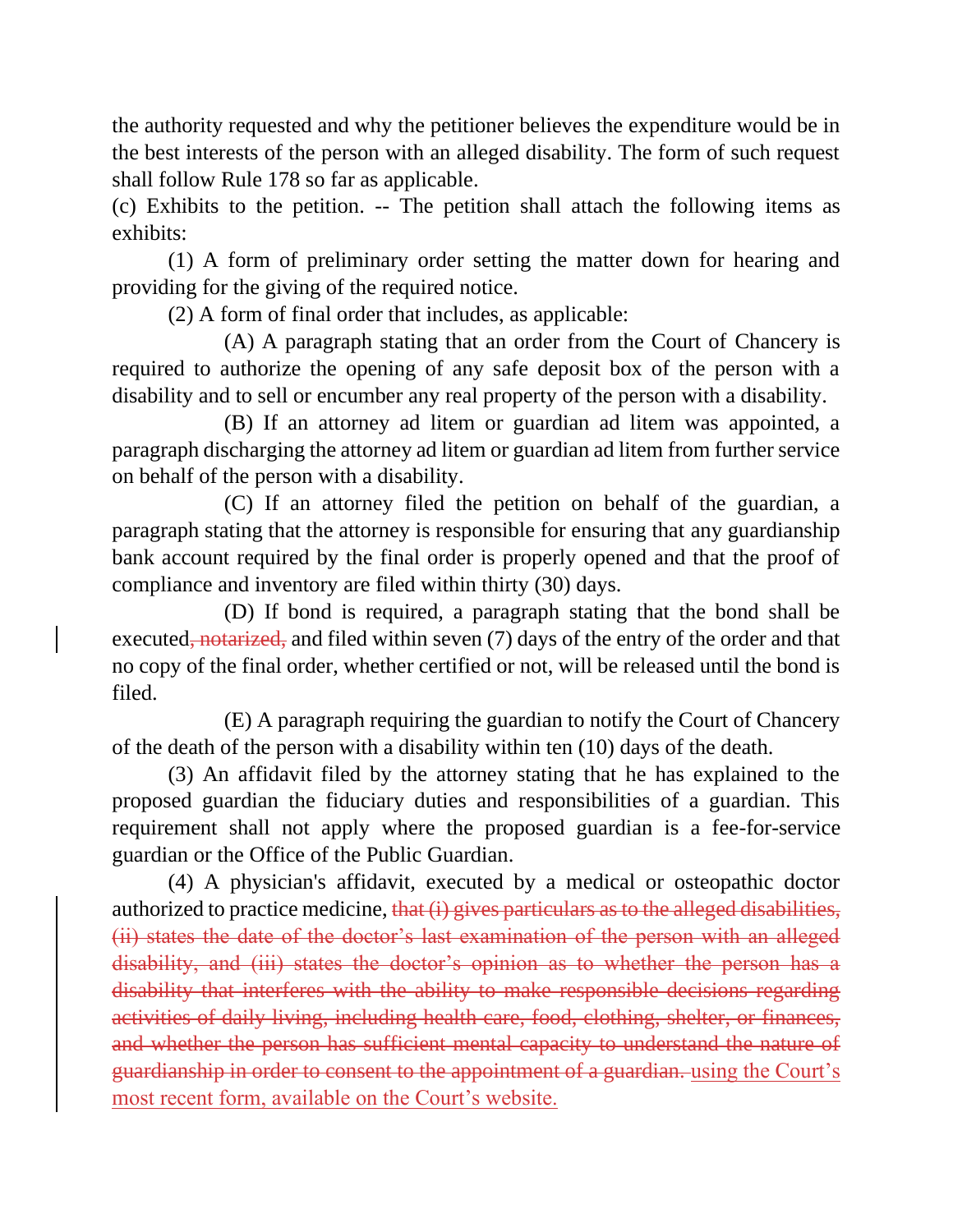(5) Affidavits detailing the proposed guardian's history and personal information in the forms provided for by the Court.

(d) Withdrawal by attorney of record. -- An attorney of record who has appeared in connection with a petition to appoint a guardian may withdraw without filing a formal motion to withdraw if (1) the form of final order appointing a guardian states the attorney shall be discharged upon the entry of the order and filing of any bond or proof of compliance and inventory required by the order and (2) the attorney files a notice of withdrawal that includes a notarized consent to the withdrawal executed by the guardian or petitioner.

## **Rule 178 is amended as follows:**

## **Rule 178. Petition to exercise powers not granted by Subchapter II of Chapter 39 of Title 12 of the Delaware Code or by the Court.**

(a) Petition needed. -- If the guardian desires authority to exercise powers not granted by Subchapter II of Chapter 39 of Title 12 of the Delaware Code or by the Court (such as the power to expend principal of the estate of the person with a disability for reasons other than the support, care, protection, welfare, clothing and rehabilitation of that person, the power to sell real property belonging to that person, the power to borrow money for that person's benefit or the power to prepay burial expenses), the guardian shall make application therefor to the Court by a petition.

(b) Proposed order annexed.  $- A$  form of order shall be filed with the petition.

 $\leftrightarrow$  Contents of petition. -- The petition shall be verified and shall set forth:

(1) The name of the guardian, the date of the guardian's appointment, the amount of any bond and the name of the guardian's surety, if any; (2) If the petition concerns the property of the person with a disability, a summary of the guardianship assets; and,

(3) A list of all interested parties entitled to receive notice of the petition in accordance with Rule  $175(a)(3)$ , and

(4) A request for leave to take the requested actions.

(c) Proposed order annexed. -- A form of order shall be filed with the petition. (d) Notice period. – Unless otherwise ordered by the Court, notice of all petitions filed pursuant to Rule 178(a) must be served on all interested parties, and the